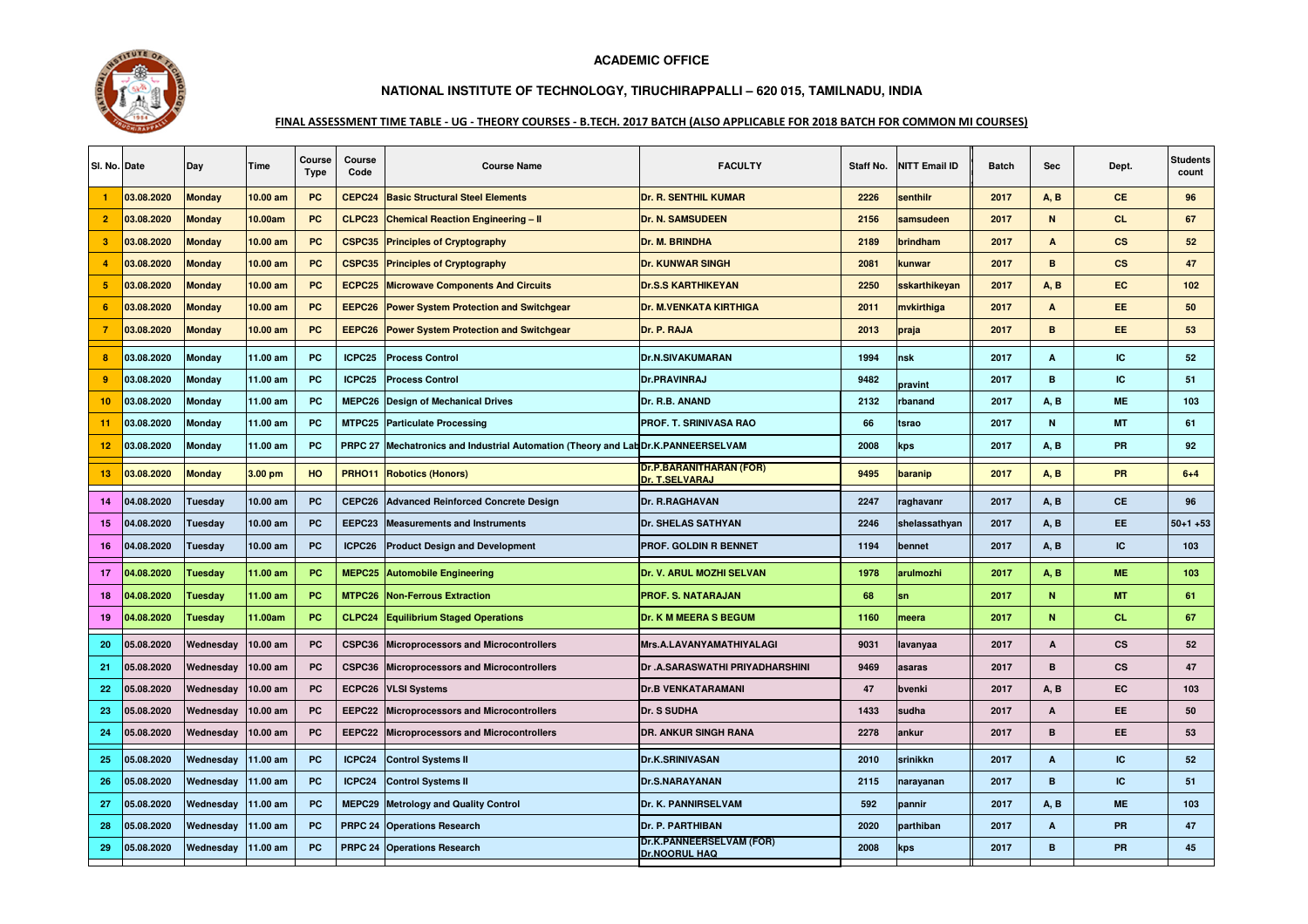| 30 | 06.08.2020    | <b>Thursday</b> | 10.00 am   | <b>PC</b> | CEPC <sub>25</sub> | <b>Advanced Structural Analysis</b>                                            | Dr.R.RAGHAVAN                   | 2247 | raghavanr    | 2017 | A, B | CE.                    | 96  |
|----|---------------|-----------------|------------|-----------|--------------------|--------------------------------------------------------------------------------|---------------------------------|------|--------------|------|------|------------------------|-----|
| 31 | 06.08.2020    | <b>Thursday</b> | 10.00am    | PC        | CLPC <sub>25</sub> | <b>Process Dynamics &amp; Control</b>                                          | <b>Dr T K RADHAKRISHNAN</b>     | 782  | radha        | 2017 | N    | CL.                    | 67  |
| 32 | 06.08.2020    | <b>Thursday</b> | 10.00 am   | PE.       | CSPE24             | <b>Artificial Intelligence and Expert Systems</b>                              | <b>Dr.E.SIVASANKAR</b>          | 2112 | sivasankar   | 2017 | A, B | cs                     | 63  |
| 33 | 06.08.2020    | <b>Thursday</b> | 10.00 am   | <b>PC</b> | EEPC21             | <b>Power Electronics</b>                                                       | <b>Dr. G.SARAVANA ILANGO</b>    | 1974 | gsilango     | 2017 | А    | EE.                    | 51  |
| 34 | 06.08.2020    | <b>Thursday</b> | 10.00 am   | <b>PC</b> | EEPC21             | <b>Power Electronics</b>                                                       | Dr. K. SUNDARESWARAN            | 689  | kse          | 2017 | в    | EE.                    | 53  |
| 35 | 06.08.2020    | <b>Thursday</b> | 11.00 am   | <b>PE</b> | MEPE15             | <b>Refrigeration and Air Conditioning</b>                                      | <b>Dr. K S S HARISH</b>         | 2229 | harish       | 2017 | A, B | <b>ME</b>              | 53  |
| 36 | 06.08.2020    | <b>Thursday</b> | 11.00 am   | <b>PC</b> |                    | <b>MTPC24 Metal Forming Technology</b>                                         | Dr. D. NAGARAJAN                | 2248 | nagarajand   | 2017 | N    | <b>MT</b>              | 61  |
| 37 | 06.08.2020    | <b>Thursday</b> | 11.00 am   | <b>PC</b> |                    | PRPC25 Work Design & Facilities Planning                                       | Mr. V. MURUGABALAJI             | 9295 | murugabalaji | 2017 | Α    | <b>PR</b>              | 47  |
| 38 | 06.08.2020    | <b>Thursday</b> | 11.00 am   | PC        | PRPC <sub>25</sub> | <b>Work Design &amp; Facilities Planning</b>                                   | Dr. S. VINODH                   | 2165 | vinodh       | 2017 | в    | <b>PR</b>              | 45  |
| 39 | 07.08.2020    | Friday          | 10.00 am   | <b>PC</b> | CEPC28             | Railway, Airport and Harbour Engineering                                       | Dr. S. MARISAMYNATHAN           | 2232 | marisamy     | 2017 | A, B | <b>CE</b>              | 96  |
| 40 | 07.08.2020    | Friday          | 10.00 am   | PC        | CSPC37             | <b>Mobile Applications Development</b>                                         | <b>Mrs.V.DHIVYA</b>             | 9327 | vdhivya      | 2017 | А    | $\mathbf{c}\mathbf{s}$ | 52  |
| 41 | 07.08.2020    | Friday          | 10.00 am   | <b>PC</b> | CSPC37             | <b>Mobile Applications Development</b>                                         | <b>Mrs.P.KARCKEY</b>            | 9294 | karckey      | 2017 | в    | <b>CS</b>              | 47  |
| 42 | 07.08.2020    | Friday          | 10.00 am   | PC        | ECPC24             | <b>Digital Communication</b>                                                   | <b>Dr.G.THAVASI RAJA</b>        | 2016 | thavasi      | 2017 | А    | EC.                    | 51  |
| 43 | 07.08.2020    | Friday          | 10.00 am   | <b>PC</b> |                    | <b>ECPC24</b> Digital Communication                                            | <b>Dr.N.GUNAVATHI</b>           | 1985 | gunavathi    | 2017 | в    | EC                     | 51  |
| 44 | 07.08.2020    | Friday          | 10.00 am   | <b>PC</b> | EEPC24             | <b>VLSI Design</b>                                                             | Dr. PASUPATHY                   | 9499 | pasupathy    | 2017 | А    | EE.                    | 50  |
| 45 | 07.08.2020    | Friday          | 10.00 am   | <b>PC</b> | EEPC24             | <b>VLSI Design</b>                                                             | <b>Dr. S MOORTHI</b>            | 2140 | srimoorthi   | 2017 | в    | EE.                    | 53  |
| 46 | 07.08.2020    | <b>Friday</b>   | 11.00am    | <b>PE</b> | ICPE22             | <b>Neural Networks and Fuzzy Logic</b>                                         | <b>Dr.K.SRINIVASAN</b>          | 2010 | srinikkn     | 2017 | A, B | <b>IC</b>              | 61  |
| 47 | 07.08.2020    | <b>Friday</b>   | 11.00am    | <b>PC</b> |                    | <b>MTPC27 Non-Ferrous Physical Metallurgy</b>                                  | Dr. S. JEROME                   | 2075 | jerome       | 2017 | N    | <b>MT</b>              | 61  |
| 48 | 07.08.2020    | Friday          | 11.00am    | <b>PC</b> | PRPC <sub>26</sub> | <b>Computer Aided Design And Engineering (Theory And LaMr. V. MURUGABALAJI</b> |                                 | 9295 | murugabalaji | 2017 | А    | PR                     | 47  |
| 49 | 07.08.2020    | <b>Friday</b>   | 11.00am    | <b>PC</b> | PRPC <sub>26</sub> | <b>Computer Aided Design And Engineering (Theory And LaDr. P.SENTHIL</b>       |                                 | 1979 | senthil      | 2017 | B    | PR                     | 45  |
| 50 | 07.08.2020    | <b>Friday</b>   | 11.00am    | IR.       | HSIR <sub>13</sub> | <b>Industrial Economics and Foreign Trade</b>                                  | <b>Prof. G NAGASUBRAMANIYAN</b> | 1450 | nagus        | 2017 | N    | CL.                    | 67  |
| 51 | 08.08.2020    | <b>Saturday</b> | 10.00 am   | PE        | CEPE19             | <b>Traffic Engineering and Safety</b>                                          | <b>Dr. S. MOSES SANTHAKUMAR</b> | 528  | moses        | 2017 | A, B | <b>CE</b>              | 18  |
| 52 | 08.08.2020    | <b>Saturday</b> | 10.00 am   | PE        | CEPE33             | <b>Advanced Surveying Techniques</b>                                           | <b>Dr. NISHA RADHAKRISHNAN</b>  | 2184 | nisha        | 2017 | A, B | CE                     | 43  |
| 53 | 08.08.2020    | Saturday        | 10.00am    | HO        | CLHO11             | <b>Advances In Fluidization Engineering</b>                                    | <b>Dr. N ANANTHARAMAN</b>       | 59   | naraman      | 2017 | N    | <b>CL</b>              | 14  |
| 54 | 08.08.2020    | <b>Saturday</b> | 10.00 am   | PE        |                    | <b>CSPE32 Social Network Analysis</b>                                          | <b>Dr P.KUMARAN</b>             | 9468 | pkumaran     | 2017 | A, B | <b>CS</b>              | 38  |
| 55 | 08.08.2020    | <b>Saturday</b> | 10.00 am   | <b>PE</b> | ECPE24             | <b>Embedded Systems</b>                                                        | <b>Dr. B.R MOUNIKA</b>          | 9489 | mounika      | 2017 | A, B | EC                     | 30  |
| 56 | 08.08.2020    | <b>Saturday</b> | 10.00 am   | PE        | ICPE30             | <b>Digital Signal Processing</b>                                               | <b>Dr.P.A.KARTHICK</b>          | 2262 | pakarthick   | 2017 | A, B | IC                     | 16  |
| 57 | 08.08.2020    | <b>Saturday</b> | 10.00 am   | PC        |                    | MEPC14 Instrumentation and Control Engineering                                 | Dr. A GOPIKRISHNAN              | 9481 | gopia        | 2017 | A, B | <b>ME</b>              | 103 |
| 58 | 08.08.2020    | <b>Saturday</b> | 10.00 am   | PE        | PRPE24             | <b>Finite Elements Methods (Elective)</b>                                      | Dr. V. SENTHILKUMAR             | 2104 | vskumar      | 2017 | A, B | <b>PR</b>              | 21  |
| 59 | 08.08.2020    | <b>Saturdav</b> | 10.00 am   | PE        | PRPE33             | Design and Analysis of Experiments                                             | Dr.R.JEYAPAUL                   | 2026 | jeyapaul     | 2017 | A, B | <b>PR</b>              | 6   |
|    | 60 10.08.2020 | <b>Monday</b>   | 10.00 am   | PE.       |                    | <b>CEPE13 Construction Management</b>                                          | Dr. K.NANDHINI                  | 9486 | knandhini    | 2017 | A, B | CE                     | 67  |
| 61 | 10.08.2020    | <b>Monday</b>   | 10.00am    | PE        |                    | <b>CLPE19 Electro Chemical Reaction Engineering</b>                            | <b>Dr. M MATHESWARAN</b>        | 2161 | matheswaran  | 2017 | N    | <b>CL</b>              | 53  |
| 62 | 10.08.2020    | <b>Monday</b>   | 10.00 am   | PE        |                    | <b>CSPE14</b> Data Ware Housing and Data Mining                                | <b>Dr.E.SIVASANKAR</b>          | 2112 | sivasankar   | 2017 | A, B | $\mathsf{cs}$          | 94  |
| 63 | 10.08.2020    | <b>Monday</b>   | $10.00$ am | PE        |                    | <b>ECPE29 Networks and Protocols</b>                                           | Dr.B.REBEKKA                    | 2004 | rebekka      | 2017 | A, B | EC                     | 93  |
| 64 | 10.08.2020    | <b>Monday</b>   | 11.00 am   | <b>PE</b> | ICPE10             | <b>Optical Instrumentation</b>                                                 | <b>Dr.B.VASUKI</b>              | 1231 | bvas         | 2017 | A, B | IC                     | 40  |
| 65 | 10.08.2020    | <b>Monday</b>   | 11.00 am   | <b>PE</b> |                    | <b>MEPE11</b> Computational Fluid Dynamics                                     | Dr. P. KAUSHIK                  | 2230 | pkaushik     | 2017 | A, B | <b>ME</b>              | 47  |